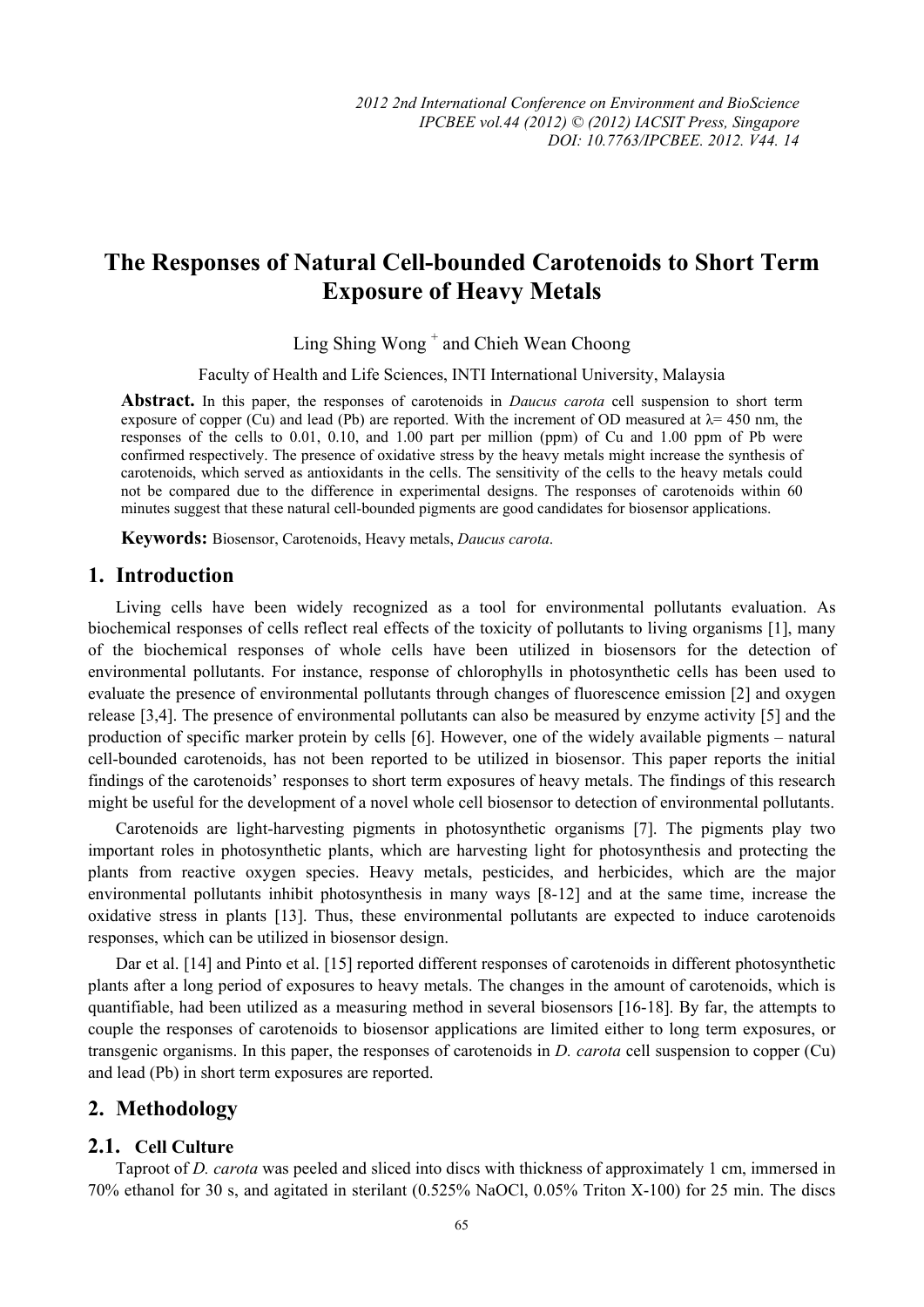were then washed in distilled water with agitation. After that, the discs were excised into explants of approximately 1 cm in dimensions, with cambium in the middle of the explants. These explants were cultured on MS medium [19] with 25 g/L sucrose, 2.2 g/L gelrite and supplemented with 1 mg/ml 2,4dichlorophenoxyacetic acid for 60 days in dark at 25°C.

The explants were sub-cultured after 60 days onto the same medium overlaid with MS broth medium, followed by the incubation at 25°C for 30 days in dark. After that, the resulting liquid with cell suspension was filtered through a sterile mesh filter and centrifuged at 500 g for 10 minutes at 25<sup>o</sup>C to collect the cells. The cell pellet was resuspended in MS broth medium.

#### **2.2. OD Wavelength of Carotenoids**

A total of 2 mL of *D. carota* cell suspension was transferred into cuvette for spectrophotometry examination. The OD reading was taken from wavelengths  $300 - 700$  nm with 50 nm of interval. The wavelength with the highest OD output was then chosen to be used in this experiment.

#### **2.3. Exposure to Heavy Metals**

The heavy metals (Cu and Pb) stock solutions with the concentration of 10.0 part per million (ppm) and 0.1 ppm were prepared respectively. Other concentration of heavy metals were obtained through the dilution of the stock solutions.

A volume of 0.2 mL of Cu stock solution with concentration 10 ppm was added into 1.8 mL medium containing *D. carota* cell suspension, to make a final concentration of 1 ppm of Cu. OD reading was taken before the exposure. Subsequent readings were taken again after the cells had been exposed to Cu for 20, 40 and 60 minutes respectively. The experiment was repeated using different concentrations of Cu. The same procedure was then applied using 1 ppm Pb exposure.

#### **2.4. Analysis of Results**

The results obtained from the exposure of *D. carota* to heavy metals were compared to the responses of cells without heavy metals (blank). The following equation is used to calculate the percentage of the OD increment:

OD increment =  $[(OD_1 - OD_0) / OD_0]$  x 100%

Where,

 $OD<sub>0</sub>= OD$  before the exposure to heavy metals

 $OD<sub>1</sub>= OD$  after the exposure to heavy metals

## **3. Results and Discussion**

The *D. carota* taproot cells were cultured in dark to minimize the production of chlorophylls and maximize the synthesis of carotenoids [20,21]. The cell suspension was filtered to reduce the number of clumping cells. The presence of clumping cells decreases the surface of contact between the cells and the heavy metals, hence affect the sensitivity of the cells. The presence of carotenoids in *D. carota* cells were confirmed by the highest yield of OD at  $\lambda$ = 450 nm (Fig. 1). The result obtained is in agreement with the research carried out by Ortiz et al. [22] and Oliveira et al. [23].

The responses of *D. carota* to different concentrations of Cu are depicted in Fig. 2. Absorbance of the cells at  $\lambda$  = 450 nm was found to increase within 60 minutes of exposure to Cu. The test with Pb showed increment of A<sub>450</sub> in response to 1 ppm of Pb as well (Fig. 3). The increment of the absorbance suggests that the synthesis of carotenoids in the cells increased due to the presence of heavy metals, a response to counteract the presence of oxidative stress [24,25]. However, the reasons for this increase has yet to be studied. The results obtained from the cells' exposures to different heavy metals cannot be compared due to the varied source of cells, as well as the density of cells used in the experiment.

According to Roger [26], for biosensors to act as environmental monitoring tools, they have to be sensitive, inexpensive to produce, and can be used to improve the efficiency of monitoring processes. The cells used in this experiment had a good response towards Cu exposure, which can detect the presence of Cu qualitatively from the range  $0.01 - 1.0$  ppm. The reproducibility of cells was calculated with average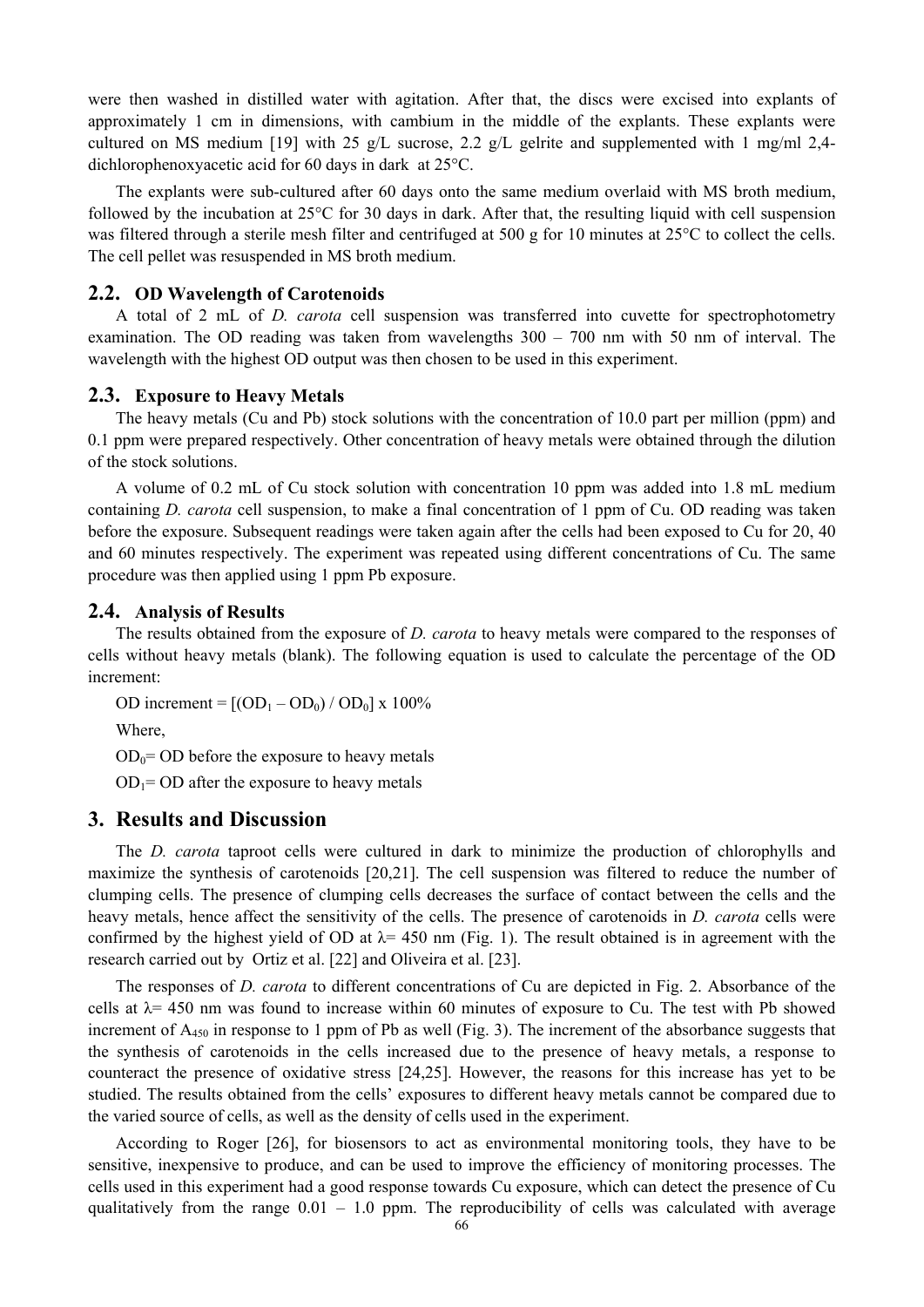standard deviation of  $\pm$  3.03%,  $\pm$  16.78%, and  $\pm$  14.45% for 0.01 ppm, 0.10 ppm, and 1.00 ppm of Cu respectively. The results showed that the cells can be potentially used for qualitative measurement in low Cu concentration. The cells had shown a fast responses to both Cu and Pb, within 60 minutes of exposure. These results confirmed the potential of carotenoids in *D. carota* to be used as biosensor.



Fig. 1: The absorbance of *D. carota* cell in suspension under the wavelength 400 – 650 nm.



Fig. 2: The changes of absorbance in *D. carota* exposed to different concentration of Cu for 60 minutes, with n= 3.



Fig. 3: The changes of absorbance in *D. carota* exposed to 1 ppm of Pb for 60 minutes, with n= 2.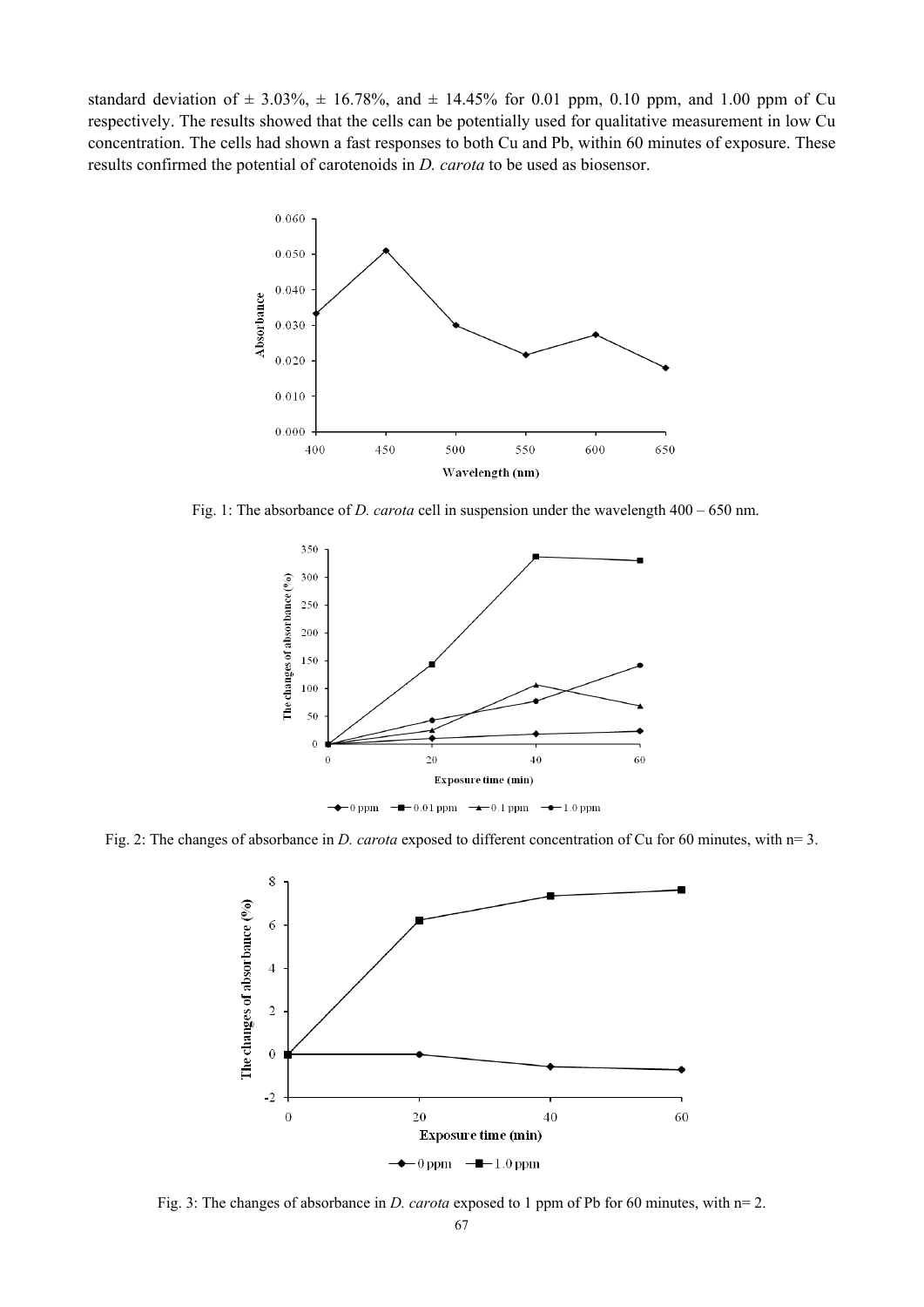Yoshida et al. [18] utilized carotenoids in transgenic *Rhodopseudomonas palustris* to detect arsenite in 24 hours with naked eyes. In another biosensor designed by Rahman et al. [16], the reduction of carotenoids in whole cells *Nostoc muscorum* and *Synechococcus* PCC 7942 could be detected after 10 days of heavy metals incubation. So far, the utilization of cell-bounded carotenoids in biosensor application is limited either to the usage of transgenic organisms, or to long periods of exposure. The responses of natural cell-bounded carotenoids to heavy metals within 60 minutes in this study might elevate the potential of these cell-bounded pigments to be used as biosensor.

## **4. References**

- [1] S.F. D' Souza. Review Microbial biosensors. *Biosensors and Bioelectronics* 2001, **16**: 337-353.
- [2] L.S. Wong, Y.H. Lee, and S. Salmijah. The fluorometric response of cyanobacteria to short term exposure of heavy metal. *Advances in Environmental Biology* 2012, **6**(1): 103-108.
- [3] N. Mallick, and F.H. Mohn. Use of chlorophyll fluorescence in metal-stress research: a case study with the green microalga *Scenedesmus*. *Ecotoxicology and Environmental Safety* 2003, **55**: 64-69.
- [4] L.S. Wong, Y.H. Lee, and S. Salmijah. Toxicity biosensor for the evaluation of cadmium toxicity based on photosynthetic behavior of cyanobacteria *Anabaena torulosa*. *Asian Journal of Biochemistry* 2008, **3**(3): 162-168.
- [5] K. Takayama, S. Suye, Y. Tanaka, A. Mulchandani, K. Kuroda, and M. Ueda. Estimation of enzyme kinetic parameters of cell surface-dsiplayed organophosphorus hydrolase and construction of a biosensing system for organophosphorus compounds. *Analytical Sciences* 2011, **27**: 823-826.
- [6] C.E. Raja,and G.S. Selvam. Construction of green fluorescent protein based bacterial biosensor for heavy metal remediation. *International Journal of Science and Technology* 2011, **8**(4): 793-798.
- [7] R.H. Garrett, and C.M. Grisham. *Biochemistry*. United States of America: Brooks/Cole Cengage Learning, 2010.
- [8] N. Atal, P.P. Saradhi, and P. Mohanty. Inhibition of the chloroplast photochemical reaction by treatment of wheat seedlings with low concentrations of cadmium: analysis of electron transport activities and changes in fluorescence yield. *Plant and Cell Physiology* 1991. **32**: 943-951.
- [9] H. Clijsters, and V.V. Assche. Inhibition of photosynthesis by heavy metals. *Photosynthesis Research* 1985, **7**: 31- 40.
- [10] M. Kimimura, and S. Katoh. Studies on electron transport associated with Photosystem II functional site of plastocyanin: inhibitory effects of HgCl<sub>2</sub> on electron transport and plastocyanin in chloroplasts. *Biochimica et Biophysica Acta- Bioenergetics* 1972, **283**: 279-292.
- [11] Z. Krupa, G. Öquist, P.A.N. Huner. The effects of cadmium on photosynthesis of Phaseolus vulgaris a fluorescence analysis. *Physiology of Plant* 1993, **88**: 626-630.
- [12] V. Yatsenko. Determining the characteristics of water pollutants by neural sensors and pattern recognition methods. *Journal of Chromatography A* 1996, **722**: 233-243.
- [13] J.A. Azevedo, and R.A. Azevedo. Heavy metals and oxidative stress: where do we go from here? *Communication in Biometry and Crop Science* 2006. **1**(2):135-138.
- [14] S.H. Dar, R.K. Agnihotri, R. Sharma, and S. Ahmad. Nickel and Lead Induced Variations in Pigment Composition of Triticum aestivum L. *Research Journal of Agricultural Sciences* 2010, **1**(2): 128-131.
- [15] E. Pinto, A.P. Carvalho, K.H. Morais, Cardozo, F. Xavier, Malcata, F. Maria dos, Anjos, and P. Colepicolo. Effects of heavy metals and light levels on thebiosynthesis of carotenoids and fatty acids in the macroalgae Gracilaria tenuistipitata (var. liui Zhang & Xia). *Brazilian Journal of Pharmacognosy* 2011, **21**(2):349-354.
- [16] M.A. Rahman, K.K. Soumya, A. Tripathi, S. Sundaram, S. Singh, and A. Gupta. Evaluation and sensitivity of cyanobacteria, *Nostoc muscorum* and *Synechococcus* PCC 7942 for heavy metals stress – a step toward biosensor. *Toxicological and Environmental Chemistry* 2011, **93**: 1982-1990.
- [17] K. Yoshida, D. Yoshioka, K. Inoue, S. Takaichi, and I. Maeda. Evaluation of colors in green mutants isolated from purple bacteria as a host for colorimetric whole-cell biosensors. *Applied Microbiology and Biotechnology* 2007, **76**(5): 1043-1050.
- [18] K. Yoshida, K. Inoue, Y. Takahashi, S. Ueda, K. Isoda, K. Yagi, and I. Maeda. Novel Carotenoid-Based Biosensor